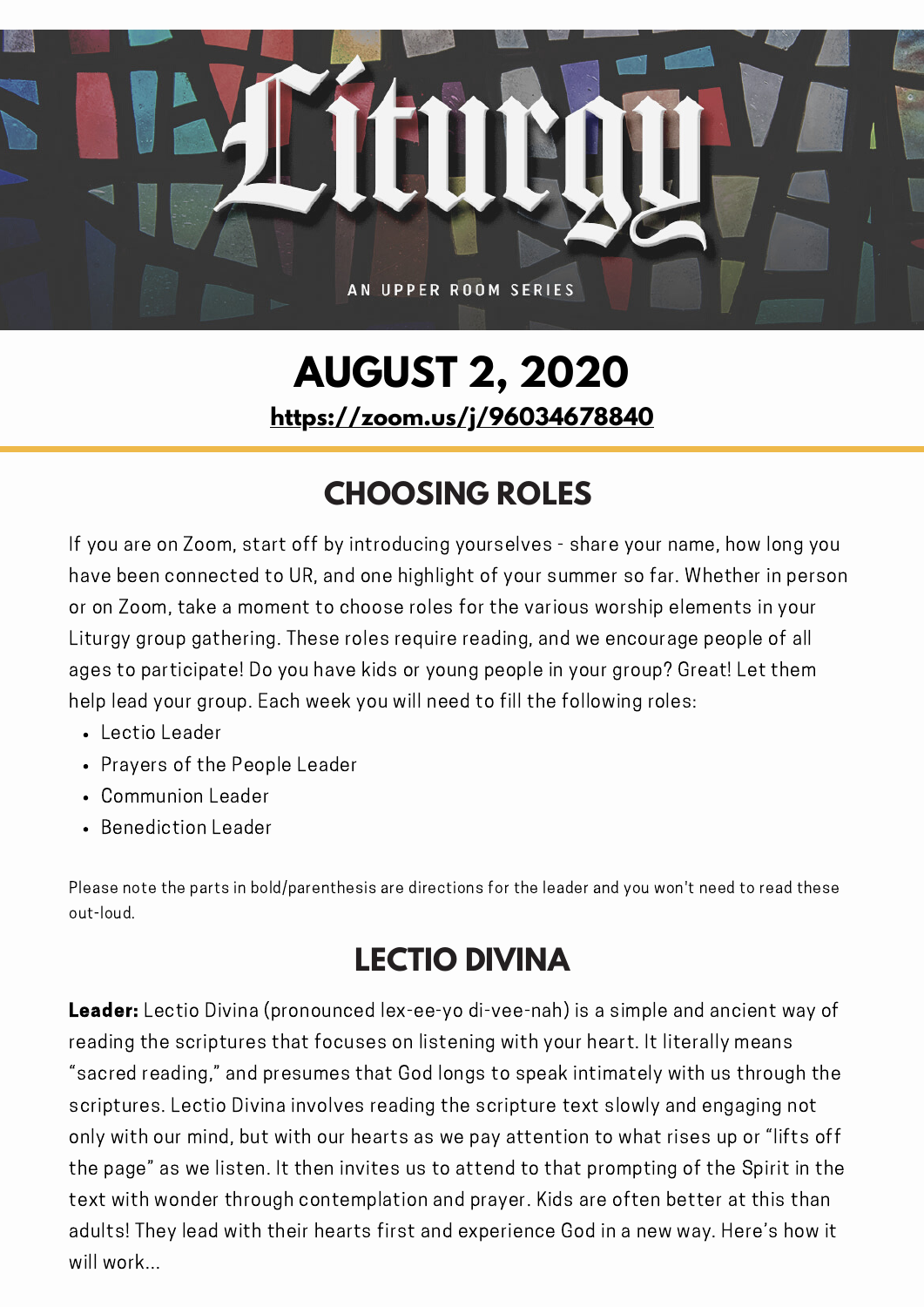Today we are reading Psalm 139:1-6, 23-24. We will read the passage slowly and read it three different times. Don't worry if this is your first time - we will guide you through this experience so you have an idea of what to focus on as we go.

Your job is to Listen. Be present. And just allow God to connect with you.

We will close this practice giving you time to share if you feel comfortable doing so.

I invite you now to… close your eyes get comfortable yet take notice let go of any thoughts filling your mind notice your breathing

#### (Speak this prayer or take a moment to pray.)

Loving God - Thank you that you are present with us here and now - and always! Thank you for loving us more than we can imagine. Help us to open up to your presence right now and have ears to hear you. We ask you to send the Holy Spirit to open our hearts to receive all that you have for us today. Speak Lord, your children are listening. Amen

#### 1st Reading

**Leader:** As I read through this passage - orient yourself with the text. You may be familiar with these bible verses - but listen today as if it is your first time hearing them paying close attention to the words.

As you listen, pay attention to any word, short phrase, or image that jumps out at you. In the silence that follows, meditate on that word, phrase, or image - just sit with it. No judgement, there is no right or wrong - just hold that word, phrase, or image. Savor it. Let it echo in you.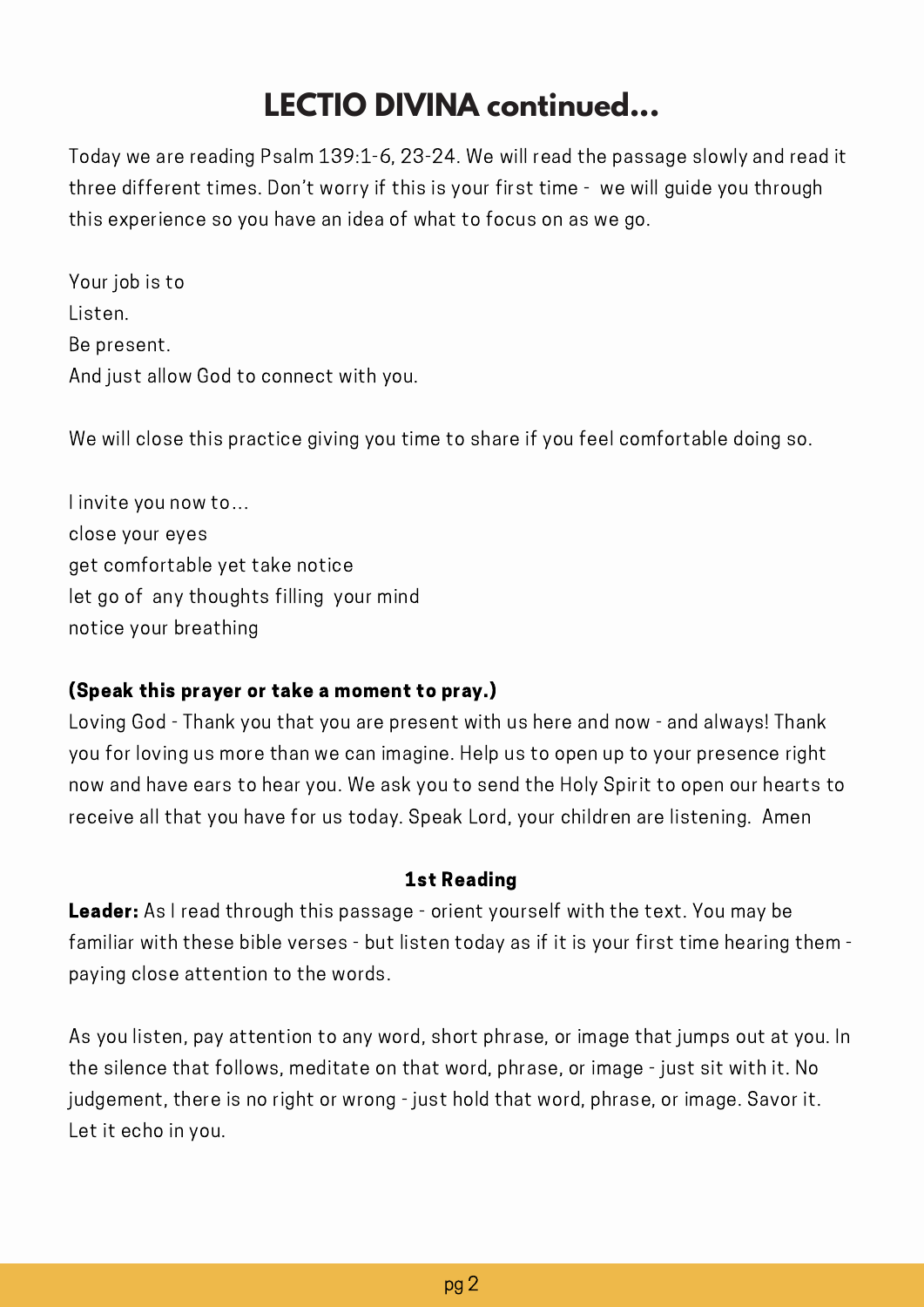### (Read through the passage one time.)

Psalm 17:1-7 (The Voice)

Listen, O Eternal One, to my cry for justice. These words of mine are true—turn Your ear toward me. Announce that I am free of all the charges against me—only You can see into my heart to know that to be true. Treat me with fairness; look at me with justice. You have searched me—my heart and soul—awakened me from dreaming and tested me. You've found nothing against me. I have resolved not to sin in what I say. The path violent men have followed, I will not travel. Violence is not my way. Your ways and Your voice now guide my journey. I will press on—moving steadfastly forward along Your path. I will not look back. I will not stumble.

I am crying aloud to You, O True God, for I long to know Your answer. Hear me, O God. Hear my plea. Hear my prayer for help. Put Your marvelous love on display for all to see. Liberator of those who long for shelter beside You, set them safely away from their enemies, ever welcomed by grace.

**Leader (softly):** In this silence, think about the word, phrase, or image that caught your attention - maybe repeat it in your mind. Sit with it. Let it sink in. Take a moment to reflect or meditate on your word, phrase, or image as you sit with God in prayer. If you're using a worship notes page, turn it over to the back and use one color of marker or crayon to write or draw your word, phrase, or image.

#### (Hold about 1 minute of silence before you begin the next reading.)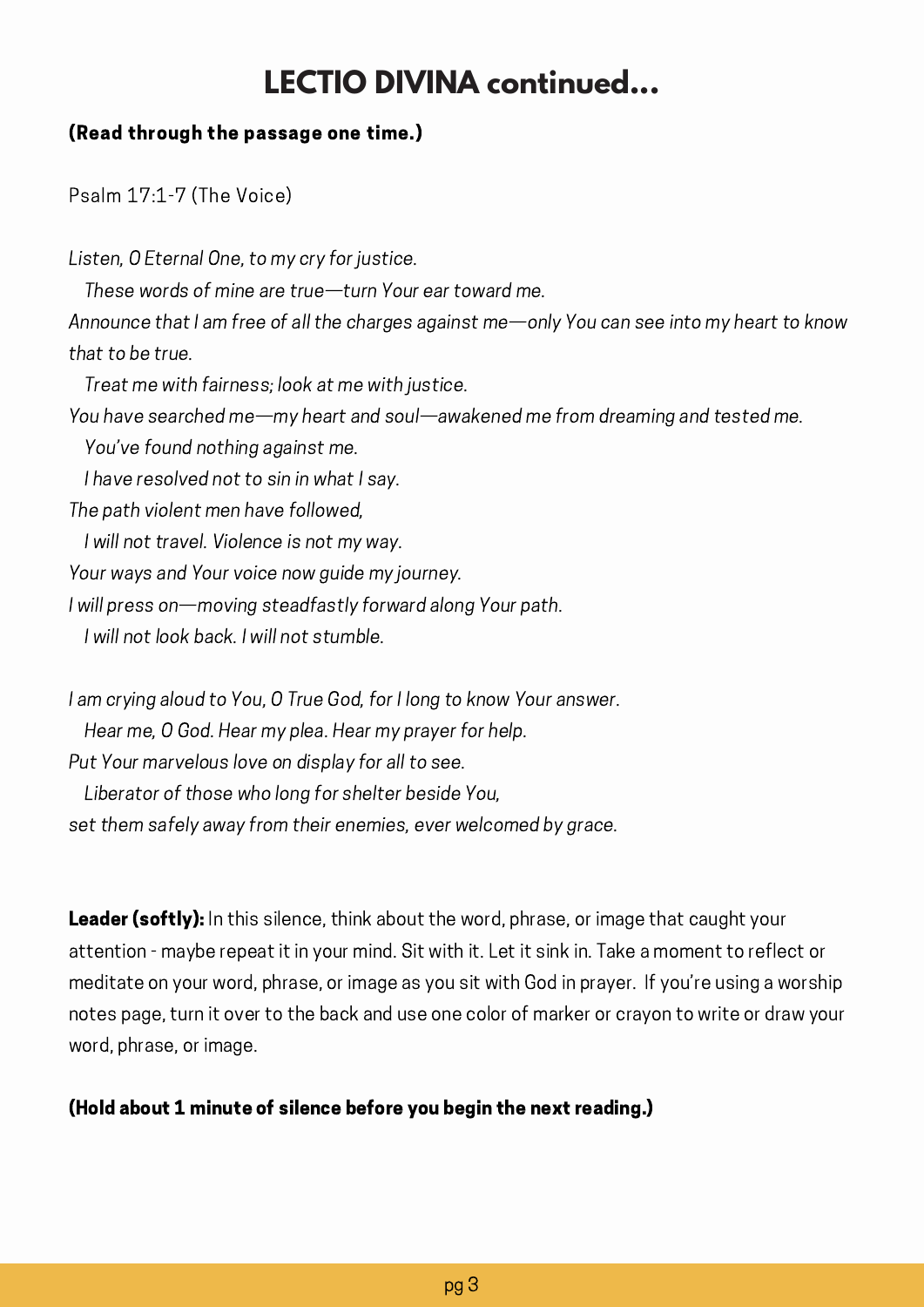#### 2nd Reading

Leader: As I read through this passage a second time, keep the word, phrase, or image that struck you in the forefront of your mind. Use it as a lens to listen through. As you listen again, ask yourself "How does this word, phrase, or image connect with my life today?" Use the time of silence that follows to reflect on this connection to your life.

### (Read through the passage a second time. See passage above.)

Leader (softly): In this silence, think about the word, phrase, or image, and how it connects to your life today. Two minutes of silent reflection and prayer might feel hard. If you're using a worship notes page, use different colors of markers or crayons to add more color to your word - and doodle while in prayer with God.

### (Hold about 2 minutes of silence before you begin the next reading.)

#### 3rd Reading

**Leader:** As I read through this passage one final time, invite the Spirit of God to speak to you about that word, phrase, or image. You may ask, "God, what are you wanting to show me or speak to me through this word?" Allow the silence that follows to be a time of prayer - reflecting on this invitation from God.

### (Read through the passage a third time. See passage above.)

**Leader:** In this silence think about what God might be saying to you. Be honest in your communication - if you are feeling any resistance or confusion let God know. If you doodled your prayer in the last time of silence, take this time to look at what you drew. What do you notice? What might God want to show you?

### (Allow for 1 minute of silent reflection.)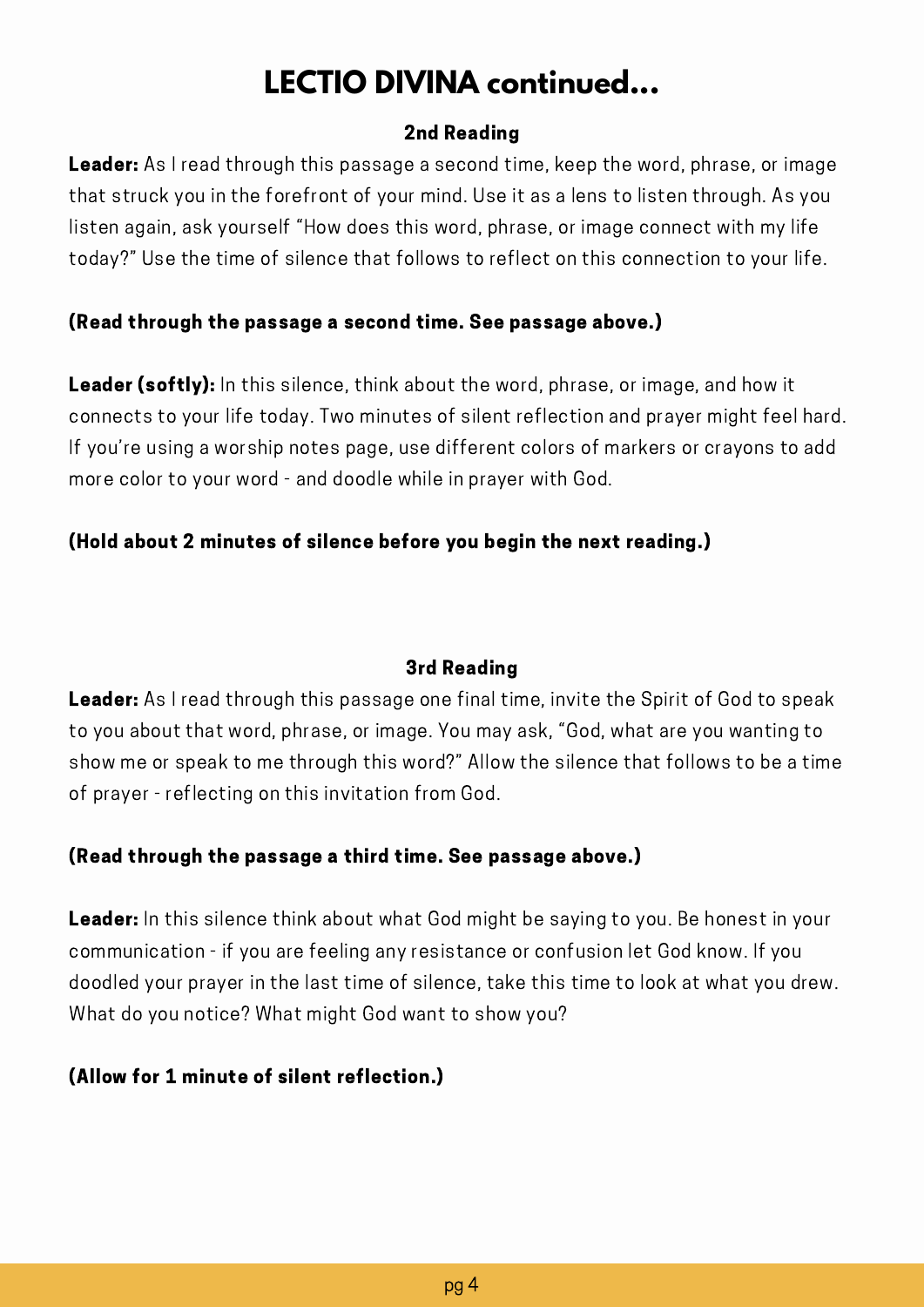Leader: If you are comfortable, I invite anyone who would like to share about your word, phrase, or image, and perhaps what you believe God might be speaking to you. If using worship notes, feel free to share your word and doodle prayer.

### (Allow for 10 minutes of group sharing.)

Leader: As we continue in worship, I encourage you to carry this word with you into your life. Continue to live with it. God gave you this word and will go with you. Savor this time and allow the word of God to do its work in you.

### **PRAYERS OF THE PEOPLE**

Leader: Let us pray for the Church and our world. I will end each stanza saying: "Lord in your mercy. "I invite you to respond "Hear our prayer."

**Leader:** Living Presence, Gracious God, grant that your whole beloved creation may be united in your truth, live together in your love, and reveal your glory in the world. Lord, in your mercy...

People: Hear our prayer.

Leader: Guide the people of this land, and of all the nations, in the ways of justice and peace; that we may honor one another and serve the common good. Lord, in your mercy...

People: Hear our prayer.

Leader: Give us all a deep respect for the earth as your own creation, that we may care for and look after its resources rightly in the service of others and to your honor and glory. Lord, in your mercy...

People: Hear our prayer.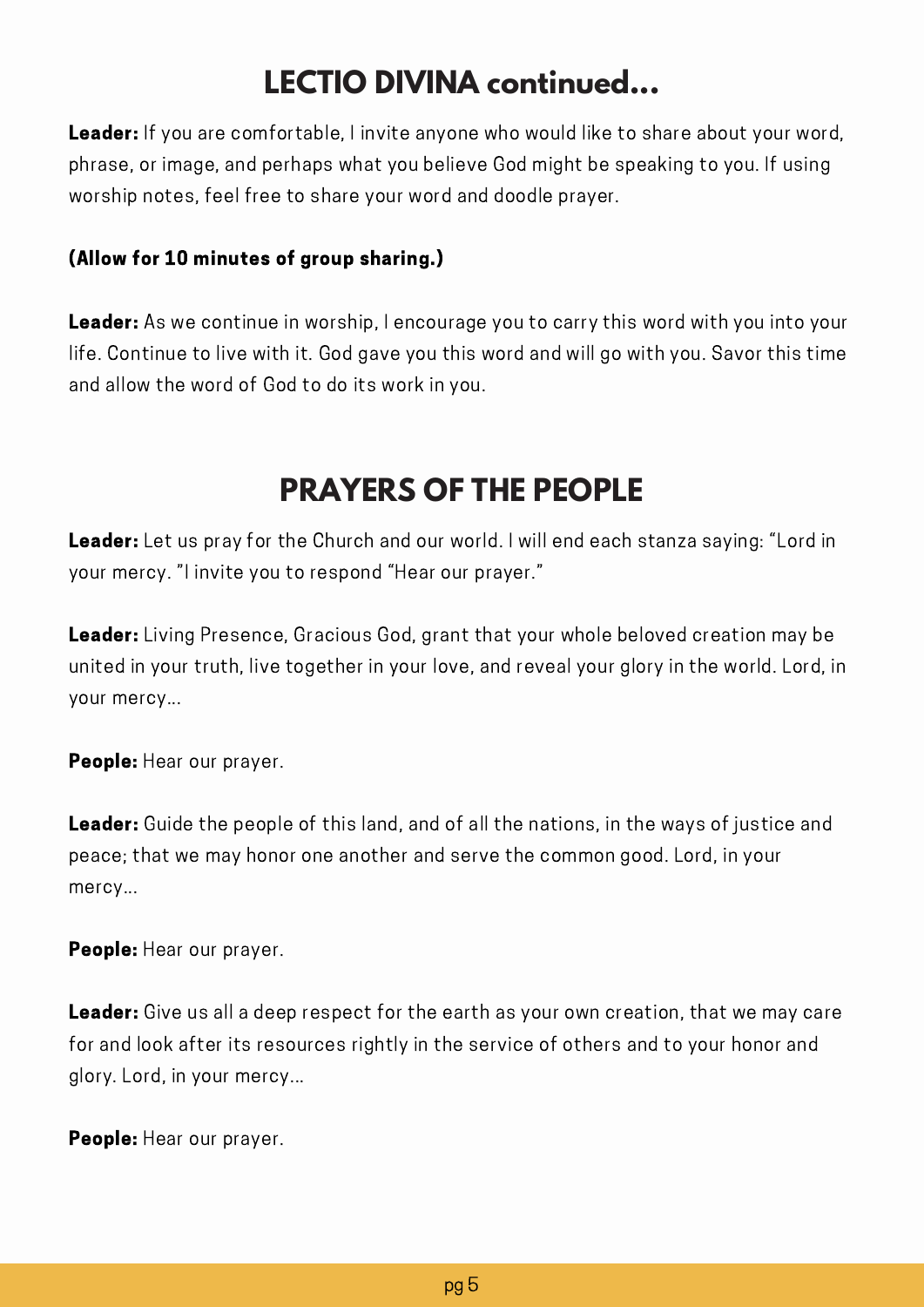## **PRAYERS OF THE PEOPLE continued...**

Leader: Comfort and heal all those who suffer in body, mind, or spirit; give them courage and hope in their troubles, and bring them the joy of your salvation. Lord, in your mercy...

People: Hear our prayer.

Leader: And now we lift to you our prayers for those in our lives and in our community who are in need of your love, mercy, and healing. We can now pray aloud or in silence for those we carry in our hearts. If you're using a worship notes page, write your prayers on the post-it note section.

### (Pause to allow people to pray aloud or in silence.)

Leader: Lord, in your mercy...

People: Hear our prayers.

### (Confession of Sin)

Leader: Let us now confess our sins.

**Everyone:** God of mercy, we confess that we have missed the mark, we have sinned against you and against others in what we have done and in what we have failed to do. We are truly sorry. For the sake of your Son Jesus Christ, who died for our sins, forgive us all that is past and raise us to newness of life. Amen.

### (Assurance of Pardon)

Leader: Jesus knows our every weakness, and loves us still. Awaken to the promise of Christ's amazing grace, and believe the Good News, in Jesus Christ we are forgiven!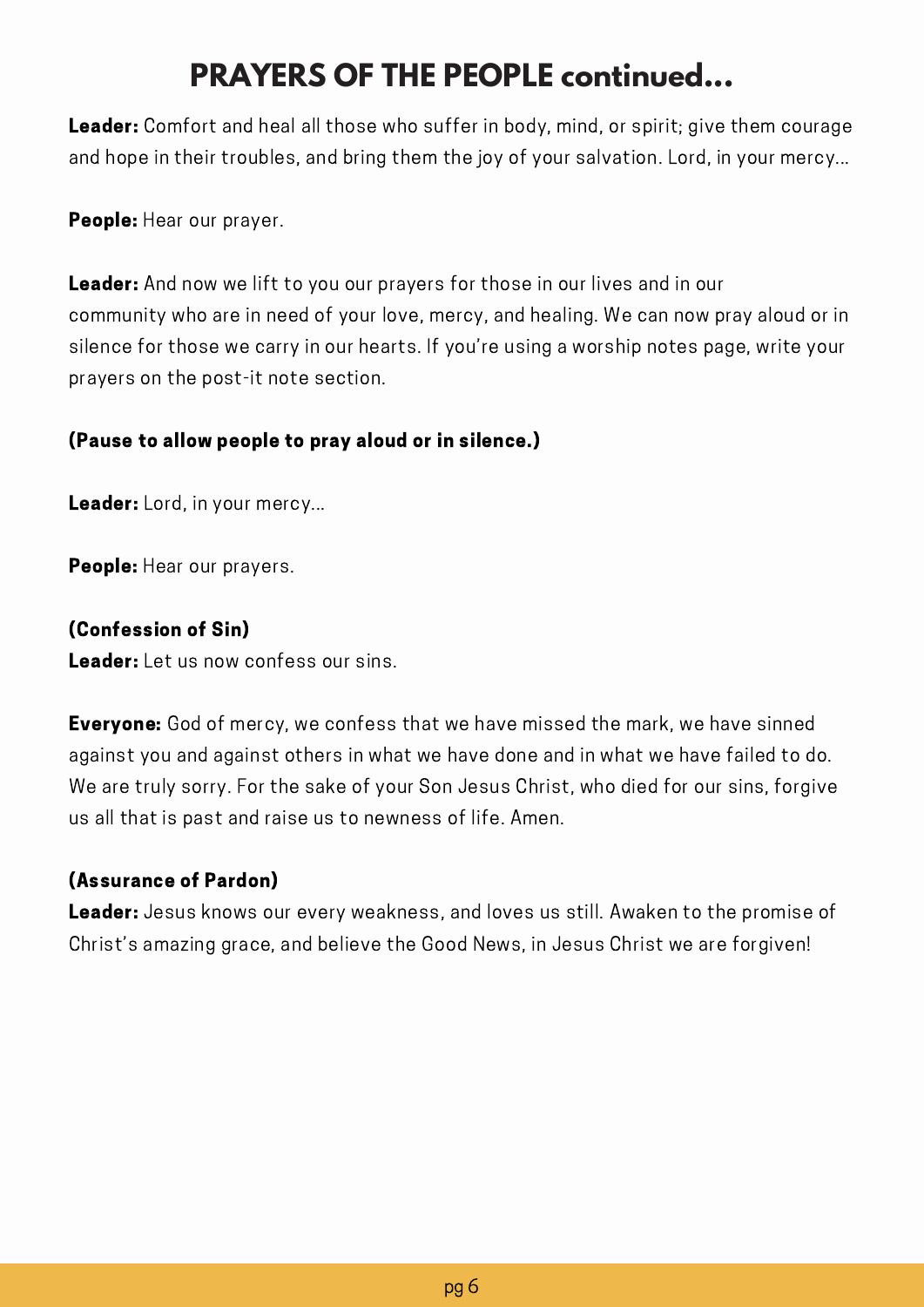## **COMMUNION**

**Leader:** Now I invite you to gather your communion elements and prepare to receive communion. As we come to the table tonight, we at Upper Room like to speak one another's name as we offer the elements. For that reason:

- (For in-person gatherings) We will go around the circle one by one, saying to the person on our left, "NAME HERE, the body of Christ broken for you, and the blood of Christ shed for you." In the interest of safety, we ask you do not share elements except with those who dwell in the same household.
- (For online small groups) We will take turns offering the elements to another person on our virtual gathering until each person has been served saying, "NAME HERE, the body of Christ broken for you, and the blood of Christ shed for you."
- If for any reason you do not wish to receive the elements, that is okay! Simply fold your arms across your chest when it comes to you, and the person serving you can offer you this simple blessing: "The grace and peace of Christ be upon you and within you."

Leader: This is the Lord's table and all are welcome! The Apostle Paul tells us that on the night the Lord Jesus was betrayed, he took bread. When he had given thanks, he broke it. He said, "This is my body. It is given for you. Every time you eat it, do it in memory of me." In the same way, after supper he took the cup. He said, "This cup is the new covenant in my blood. Every time you drink it, do it in memory of me." Whenever you eat this bread and drink this cup, you are announcing the Lord's death until he comes again. (1 Corinthians 11:23-26)

### (Leader then begins the offering and receiving of the elements.)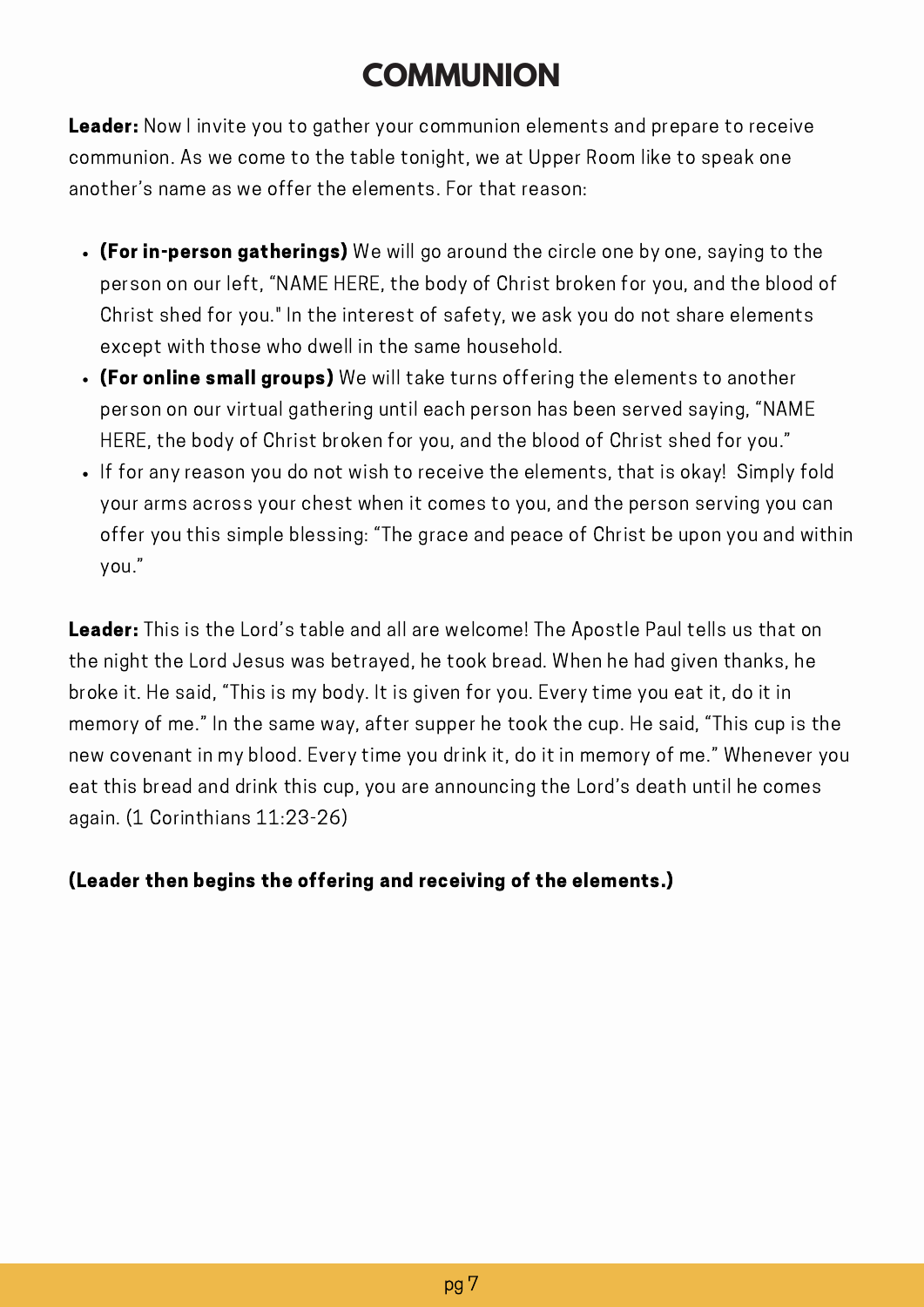### **THE LORD'S PRAYER**

### (This version is from the New Zealand Prayer Book -- Read aloud together.)

Eternal Spirit, Earth-maker, Pain-bearer, Life-giver, Source of all that is and that shall be, Father and Mother of us all, Loving God, in whom is heaven:

The hallowing of your name echoes through the universe! The way of your justice be followed by the peoples of the world! Your heavenly will be done by all created beings! Your commonwealth of peace and freedom sustain our hope and come on earth.

With the bread we need for today, feed us. In the hurts we absorb from one another, forgive us. In times of temptation and test, strengthen us. From trials too great to endure, spare us. From the grip of all that is evil, free us. For you reign in the glory of the power that is love, now and forever. Amen.

### **BENEDICTION**

#### (This benediction is from Common Prayer: A Liturgy for Ordinary Radicals)

Leader: May the peace of the Lord Christ go with you: wherever God may send you; may Christ guide you through the wilderness, protect you through the storm; may Christ bring you home rejoicing, at the wonders God has shown you; may Christ bring you home rejoicing, once again into our doors.

### **CLOSING NOTES**

- For those of you who are meeting virtually we will not return to the main room. Feel free to spend time chatting with your group and end your night there.
- We'd love for you to snag a photo/screen shot of your group & send it to sara@urminneapolis.org.